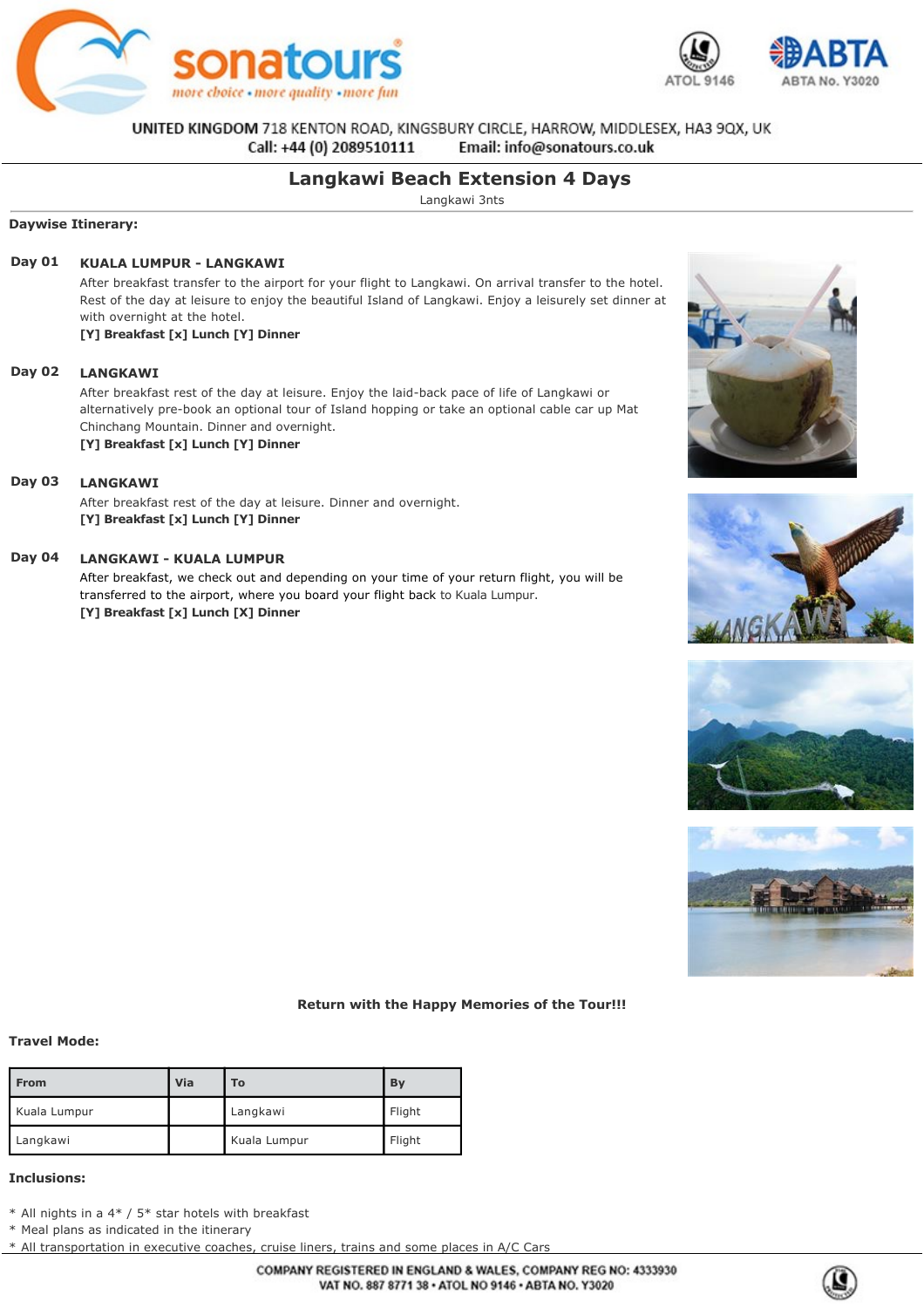



UNITED KINGDOM 718 KENTON ROAD, KINGSBURY CIRCLE, HARROW, MIDDLESEX, HA3 9QX, UK  $\mathcal{M} = \{ \mathcal{M} \mid \mathcal{M} \neq \emptyset \}$  $\mathbf{r}$  all transportation in executive coaches, cruise lines in A/C  $\alpha$ 

### **Exclusions:**

- \* Travel insurance
- \* Visa charges
- \* Items of personal nature viz. telephone calls, drinks (beverages), laundry, other meals, potter service, other personal expenses, etc..
- \* Any cost of beverages, alcohols with the set meals.
- \* Other services not listed in inclusive item & the itinerary
- \* Return flights to and from

### **Cancellation Policy:**

- \* More than 56 days prior to departure date 50% of Total Holiday Cost for International Flight Tours
- \* 55 42 days prior to departure date 75% of Total Holiday Cost for International Flight Tours
- \* 41 0 days prior to departure date 100% of Total Holiday Cost for International Flight Tours

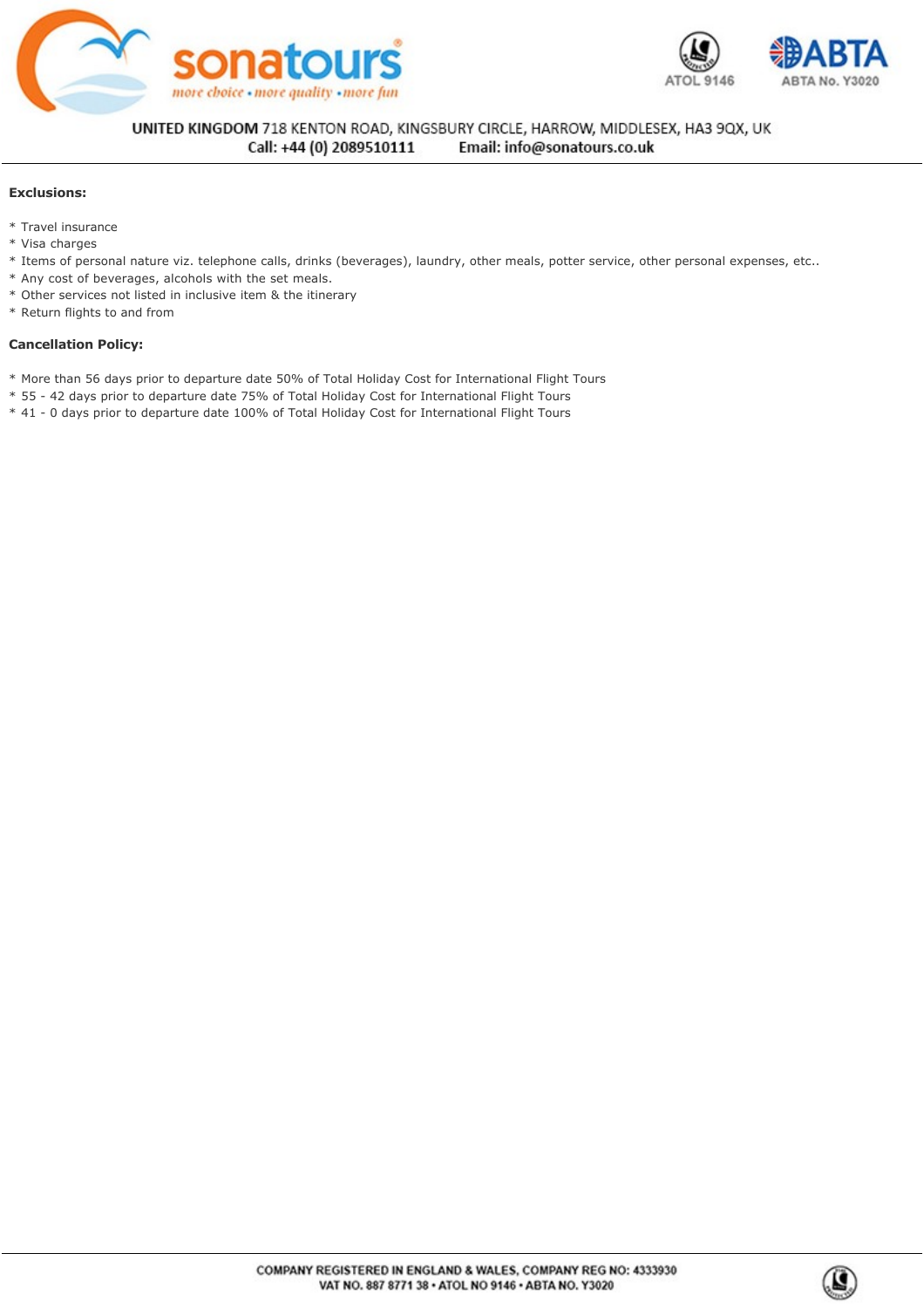



### UNITED KINGDOM 718 KENTON ROAD, KINGSBURY CIRCLE, HARROW, MIDDLESEX, HA3 9QX, UK \* 41 0 days prior to departure date 100% of Total Holiday Cost for International Flight Tours

#### **Services:**

#### *Q: What essentials do I need to carry with me on the journey?*

A: Passports with relevant visas, travel insurance policy, appropriate currencies. Long journeys are unavoidable, and we recommend you wear comfortable clothing and carry essentials such as a jacket or jumper, tissues etc., as access to the luggage hold may not be possible until a comfort stop or arrival at your destination.

#### *Q: Do I need to carry a passport, apply for Visa and what vaccinations?*

A: All passengers require a passport for travel outside your country of residence.Please ensure you have a passport that is valid for 6 months from the date of completing the tour. Always advisable to have passport copy in your main luggage.

We request you to see the following websites for the latest updates on travel to your destinations.

For UK Residents: https://www.gov.uk/foreign-travel-advice For USA Residents:<https://travel.state.gov/content/passports/en/country.html>

You are responsible for ensuring that you have correct visa prior to travel. Sona Tours is not responsible or liable in any way should you be denied travel due to incorrect documentation.

For further information on vaccinations please check the above websites or https://www.iamat.org or contact your medical doctor for recent updates.

#### *Q: What happens tome if stopped at customs & Immigrations?*

A: Sona Tours cannot be held responsible if passengers are stopped or held by any government departments, e.g. Police, Customs, Immigration or any other authorities. We are sorry to say that the tour will continue and no financial or any other kind of responsibility will be accepted by Sona Tours.

### *Q: Should I bring all my medicament with me?*

**A:** Please note, that in airport your luggage will be checked. You should keep only minimum amount of medicament on you. In case, please bring report from your doctor, confirming the need of medics.

#### *Q: What clothes shall I wear or pack?*

**A:** During the lovely summer months, it is advisable to wear light garments during the day,but keep a light jacket or sweater in your hand luggage as evenings can get chilly. Also, highly recommended are a family sized umbrella, rain wear, pair of sunglasses, pair of trainers or comfortable walking shoes Smart clothes will be required if you wish to go to a Casino or Nightclub. You may also be required to be 'covered' up when visiting certain countries or religious places.

#### *Q: What are the luggage requirements on the aeroplane and coach?*

A: Different airlines will have different requirements on the weight allowance. It can range from 20 - 30kg for your main luggage and 5kg for hand luggage. We do advice you to travel light. This information will be on your e-ticket once the tickets been issued. Local and domestic flights in Asia will have only luggage allowances of 15-20kg, this information will be sent on your final confirmation document.

In the coach once you arrive at you first destination, maximum weight allowed for luggage of each passenger occupying a seat is 20 kg. Please make sure that you can carry your luggage from the coach to your rooms as porter service is not provided on the holidays. Some tours you may have to pack a small bag for overnight stay for logistics purpose.

We also recommend that children or family members not sharing a room have separate luggage as rooms cannot be guaranteed adjoining or nearby. It is advisable to put your name and address on each piece of luggage as many passengers have similar bags to avoid delays and confusion. Should there be any reasons your baggage or personal valuable is lost or stolen, you must report it to the tour guide, or in the absence of a tour guide to the local police or hotel. Sona Tours cannot accept any responsibility for your personal belongings.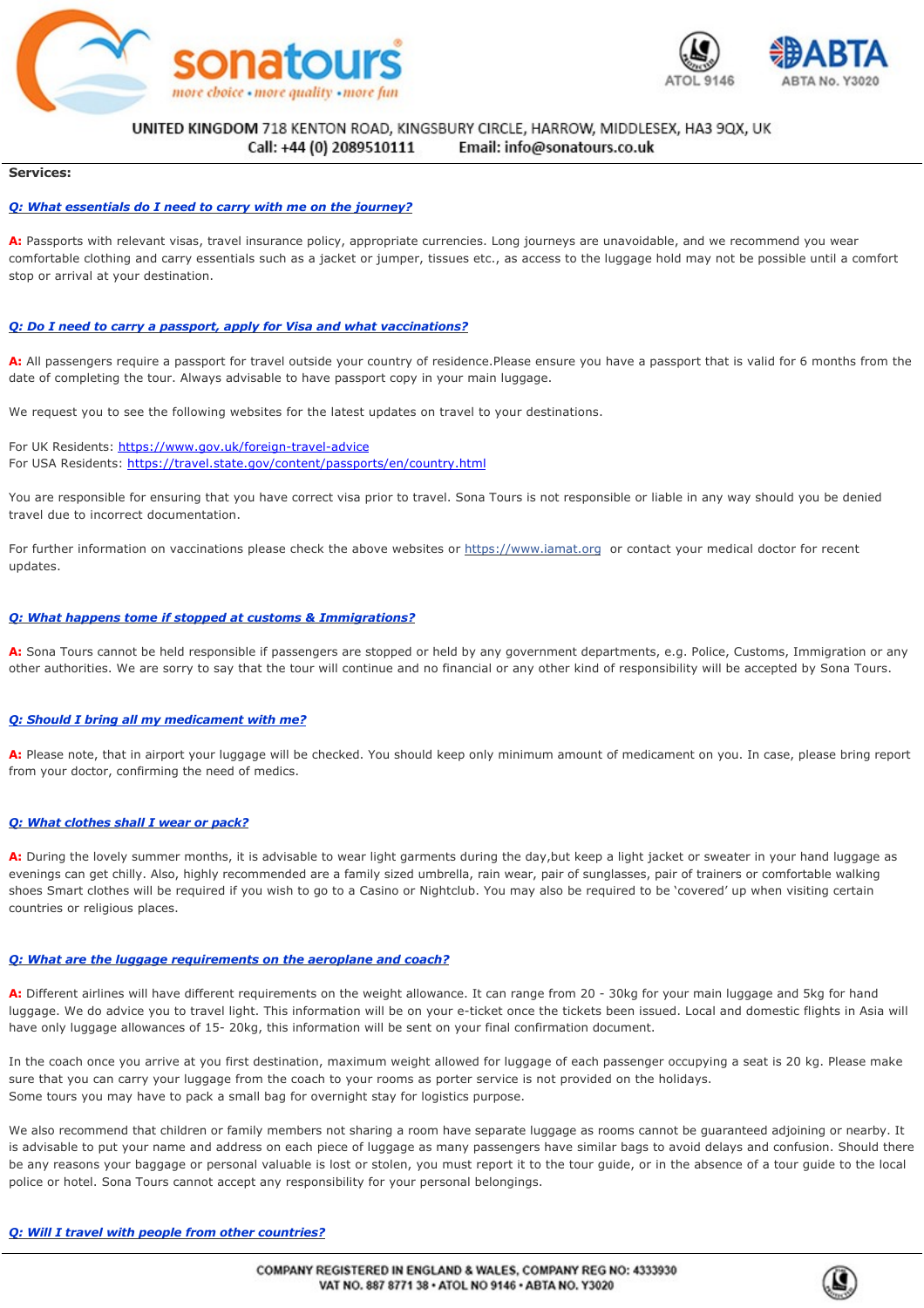



#### UNITED KINGDOM 718 KENTON ROAD, KINGSBURY CIRCLE, HARROW, MIDDLESEX, HA3 9QX, UK Email: info@sonatours.co.uk *Q: Will I travel with people from other countries?*

A: The beauty of taking a guided holiday with us is you'll have the opportunity to meet and travel with people from all over the globe.

### *Q: How many people will be on my trip?*

**A:** It varies from different tours, but an average of 40. This tour can be conducted on a private basis, please enquire the office.

### *Q: Will I have free time?*

A: Each itinerary offers the perfect balance of downtime and discoveries. We also give you the opportunity to tailor your trip with optional experiences.

If you decide to venture on your own during your free time, preferably you go in a group, keep the guide contact and the hotel address handy. Please do inform the tour director. We recommend you download an offline map too.

### *Q: What type of coach will I be travelling in?*

A: We pride ourselves on having the finest fleet of fuel-efficient, most will have armrests& fully air-conditioned or air-cooled coaches - all with reclining seats. There are no on-board restrooms (W.C.), we will try and make sufficient stops to ensure comfort for passengers. The high vantage point from your coach's window means you can take in all the glorious scenery, whether it's a vast-rural landscape or an urban city centre.

On a touring holiday there are some long journeys which are unavoidable especially when travelling from city to city.

#### *Q: Can I join Asia tours from other pick up point or destination?*

A: Yes, you can fly over to our first point of destination of the tour preferably a day earlier. Please do enquire the office to arrange your logistics for both your arrival and departure

Kindly note that there will be no reduction to the cost of your holiday in this case.

#### *Q: Can I select my seats on the aeroplane?*

**A:** Yes, you have the option to select the seat number when making a booking with an additional cost and provided there is availability. Flight bookings are on a group basis and the airlines will allocate the seats. Should you have a specific request it will be forwarded to the airline but cannot be guaranteed.

#### *Q: Can I select my seats on the coach?*

**A:** In Asia tours, depending on the destination, you will have the opportunity to have a different seat as the coach will vary. However, the management reserves the right to change the seat numbers and we have seat rotation policy on all our international tours.

#### *Q: What time do I need to be at my point?*

A: It is imperative that you are at the pick-up point at least 15 minutes before the coach departure time. Also, for those who are arriving at the pickup via taxi,we recommend that you book the taxi the night prior to departure day as trying to get one on the day may be difficult. In the event that you miss the pick up at the appointed time, you would need to get to the next destination on your itinerary at your expense. We will not be able to provide any refunds in any circumstances if you do not continue with the tour.

All flight tours require that you be at the airport for your flight at least 3 hours prior to your flight time. Your final itinerary confirmation will confirm the time you need to be at the airport. Should you miss your flight Sona Tours will not be liable for any costs incurred for you to join the tour.The office will make every effort to assist you in such circumstances.

Please be on time as we cannot be held responsible or liable for any loss or expense suffered if you miss the coach or flight.

#### *Q: When does my day start?*

**A:** The day usually starts between 8 & 9am. Further instructions you will be given the night before. However, this may differ when having an early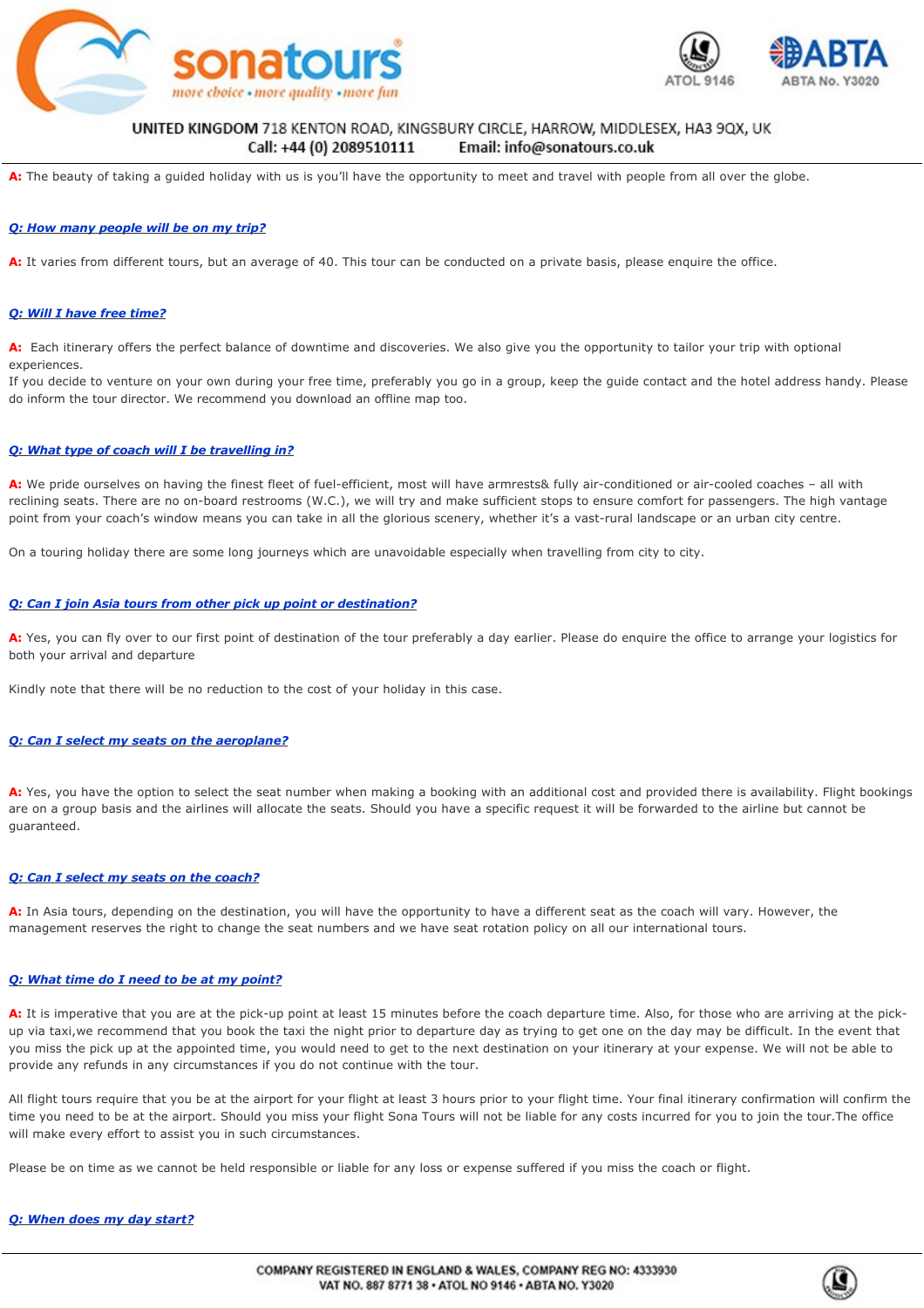



### UNITED KINGDOM 718 KENTON ROAD, KINGSBURY CIRCLE, HARROW, MIDDLESEX, HA3 9QX, UK Email: info@sonatours.co.uk

Call: +44 (0) 2089510111

**A:** The day usually starts between 8 & 9am. Further instructions you will be given the night before. However, this may differ when having an early flight.

### *Q: Can I travel with my child or infant?*

A: Sona Tours welcomes children and infants. The rates for children and infants for all the tours are available in the brochure and on the website. If your child requires a booster/child seat, please carry one.

### *Q: Do hotels have hot water for my baby?*

**A:** Please also note that not all hotels provide a kettle so if hot water is required for warming milk etc. in the hotel then it is advisable to carry a bottle warmer /kettle (do not forget your adapter). Fold-able pushchairs can be kept in the luggage hold of the coach.

#### *Q: Are wheelchairs provided?*

A: Sona Tours does not provide special tours for the disabled. It is possible to bring along a folding type wheelchair which may be kept in the baggage hold of the coach.The driver will load and unload the wheelchair from the coach for the passenger however they will need to be physically fit enough to be able to embark and disembark the coach on their own. It is also essential that a capable person is accompanying such a passenger on the tour to push their wheelchair. Please note that not all sightseeing's in Asia will be disable friendly. It is anticipated that we will walk longer distances at certain sightseeing / city tours therefore we request cooperation and team work when walking in a group.

Sona Tours will also request hotels for suitably equipped rooms. However, this is only on a request basis and cannot be quaranteed. Should you require the above please advise at the time of booking to avoid inconvenience.

### *Q: Is there a tour director on the tour?*

**A:** Escorted tours are accompanied by professional tour director or local guides throughout your itinerary. On rare occasions, your tour director may not meet you at your dedicated pick up point but at a later stage; however, the driver will be thereto take care of your needs. Sona Tours provides services of local tour guides to make sure you will get an unforgettable experience.

A number of itineraries include flights, rail journeys or cruises; it may be that you are not accompanied during these journeys; in this case, your Tour Director will meet you on arrival at your first destination. On occasions, it may be the case that your Tour Director may change whilst on tour; this is usually due to operational reasons or utilising local guides for their wealth of experience. If minimum number of passengers has not been achieved, we will have a local guide.

Please ensure your tour director has your mobile number that you are carrying with you on tour. The tour director will provide passengers with their contact details for the duration of the tour on the first day.

### *Q: Where will I stay?*

A: The hotels on our tours are carefully selected and of good quality. These can be located either in the city you are visiting or on the outskirt. Facilities vary from hotel to hotel and include en-suite bath or shower and generally a TV and telephone.Some of the rooms may have mini bars and 24hour room service, use of these facilities will be charged to your account and payable by you on departure(Most hotels may require a credit card to cover your extras or cash deposits).Please remember that some hotels have small rooms unlike many other countries and also not all hotels will have air-conditioning or lift as standard. (If you have difficulty with stairs please advise us so we can try and request a room on a low floor). Rooms are also allocated as 'run of the house' so some guests may get larger or different type of rooms -we do not have control over this.

Sona Tours reserves the right to substitute hotels whilst passengers are on tour to a similar standard due to unforeseen circumstances. Please note that hotel's normal check-in times are from late afternoon, e.g. 3 pm, and check out around 11 am, but it does vary from hotel to hotel.

#### *Q: Should I bring any electric outlet adapter?*

A: Electrical currents vary between Britain and Asian Countries. We suggest you carry a converter for your appliances such as electric shaver, travelling iron, hairdryer and other personal appliances. We recommend that you purchase a universal electrical travel adapter to help prevent accidents and damage to your appliances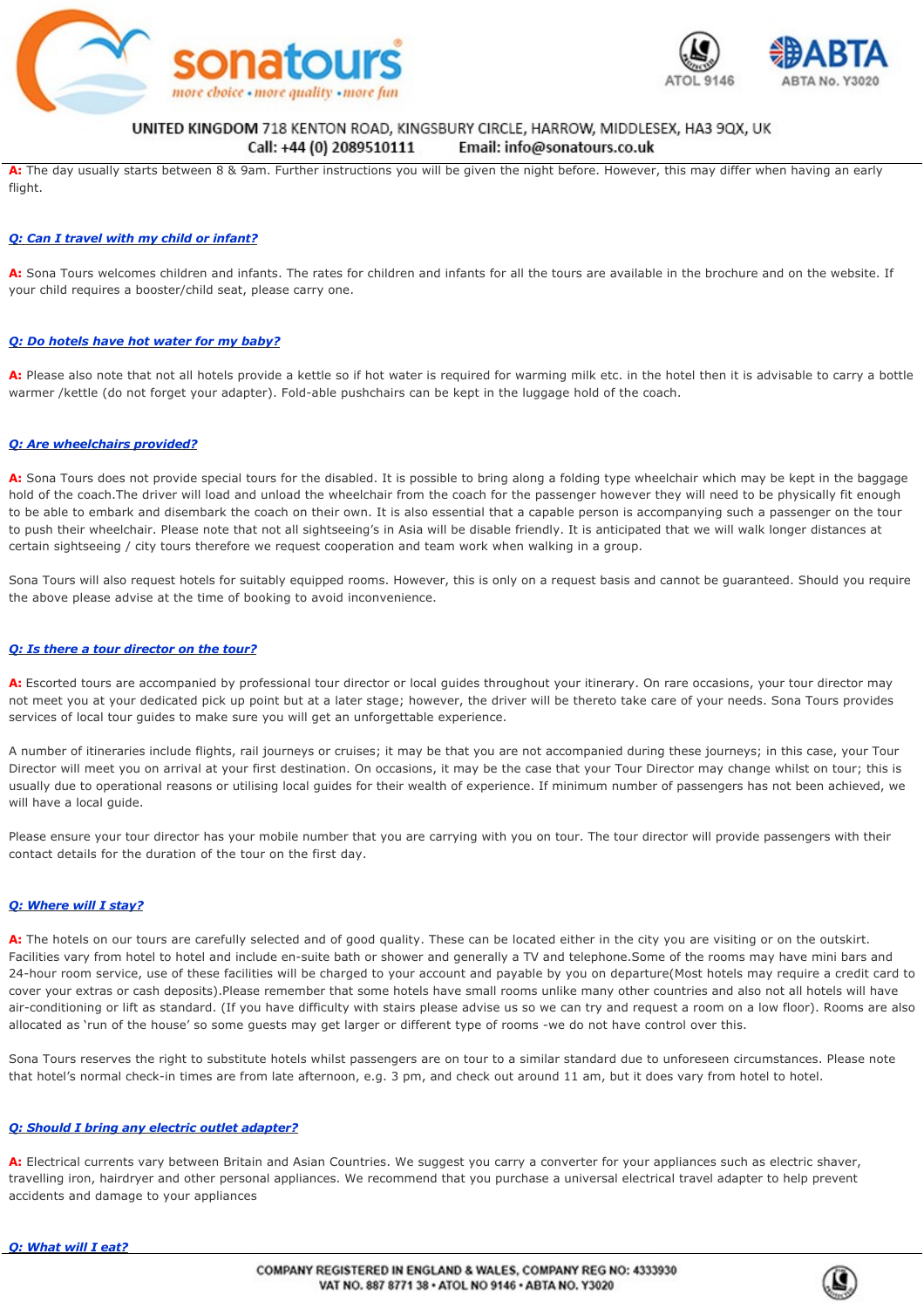



#### UNITED KINGDOM 718 KENTON ROAD, KINGSBURY CIRCLE, HARROW, MIDDLESEX, HA3 9QX, UK Call: +44 (0) 2089510111 Email: info@sonatours.co.uk *Q: What will I eat?*

A: Breakfast is normally either continental or buffet and is taken at the hotel that you will be staying in. All other pre-booked meals will be either in the hotel's own restaurant or at an outside restaurant and is not changeable. Available meal options are vegetarian, Jain or non-vegetarian (where possible Halal). Please let us know the time of your booking what your dietary requirements are.

The meals are pre-set buffet and a choice of menu is not available. The meals will only include the food; all extras i.e. alcohol, beverages or any extra items requested by you will need to be settled by you directly with the proprietor.Any meals not taken will not be reimbursed.

**Note**: We endeavour to book Indian meals for dinner wherever possible,however due to local constraints if we are unable to do so, we will offer local cuisines. This will give you an opportunity to try their local cuisine. If you have any specific dietary needs or allergies you must inform us at time of booking,so we can inform the caterer. Passengers with severe food allergies are advised to make appropriate arrangements prior to commencing their tour. Sona Tours reserve the right to change meal arrangement in circumstances which are beyond our control.

### *Q: Can I have a special request?*

**A:** Sona Tours works at times with intermediary agents (Airlines, Hotels, Transport Companies,Other Suppliers, etc.) to arrange your holiday. If passengers have special requirements with regards to the service provided by the intermediaries such as a rooming request, seating request or a special meal request etc., then they should advice Sona Tours at the time of booking and we will endeavour to ensure the intermediary is advised of the request. It is important to note that we cannot guarantee the request and that Sona Tours are not liable in case the request cannot be fulfilled.

### *Q: What do I do if I have left something in the hotel?*

**A:** Every effort is made for your safety. Please note that you are responsible for looking after your valuables and property when on vacation. If an item has been left in a hotel you will need to call the hotel and arrange with them directly for the return of your item.

### *Q: What happens if something is lost or stolen?*

A: In case of theft you will need to advise your Tour Director immediately and report the theft to the nearest police personnel who will provide you with a police report or crime reference number. You are advised not to carry unnecessary valuables and to be vigilant at all times as tourist spots are well known targets for pickpockets.

### *Q: How does tipping work?*

A: Tips for all our tours for the guide & tour manager are included. However, should you wish to tip separately, you are welcome to do so at your discretion.

### *Q: What about porter service?*

A: Since there is no porter service provided on any of our holidays, passengers will be required to carry their own luggage throughout their entire holiday. If local porter service is available and you use this service, then tips for this will need to be settled directly by yourself.

### *Q: Should I take a credit card with me?*

**A:** We recommend that you take a credit or debit card on holiday with you, as it provides extra financial flexibility. Major international credit cards, such as Visa or MasterCard are accepted by many restaurants, shops and hotels. It is also possible to draw cash with your credit or debit card at some banks and cash machines, though this will incur a fee charged by your card provider.

Advise your bank which countries you are visiting prior to travel so that you don't run the risk of your card being refused and subsequent expensive phone calls to unlock it.

### *Q: What about local currency?*

**A:** Currency varies to which country you travel to, but all countries do accept all major currencies (US\$, EUR€, GBP£). It is advisable to carry some small change of local currency especially when you intend to shop in the market / small shops.

passport for identification as you would for traveller's cheques. Even though in Asia credit and debit cards are widely accepted, keep in mind the

If you need assistance in identifying what currencies you would need whilst travelling, please feel free to ask us. If you need more local currency when abroad, we recommend that you exchange money at a bank rather than at hotels as they will charge high commission rates. You may also need your